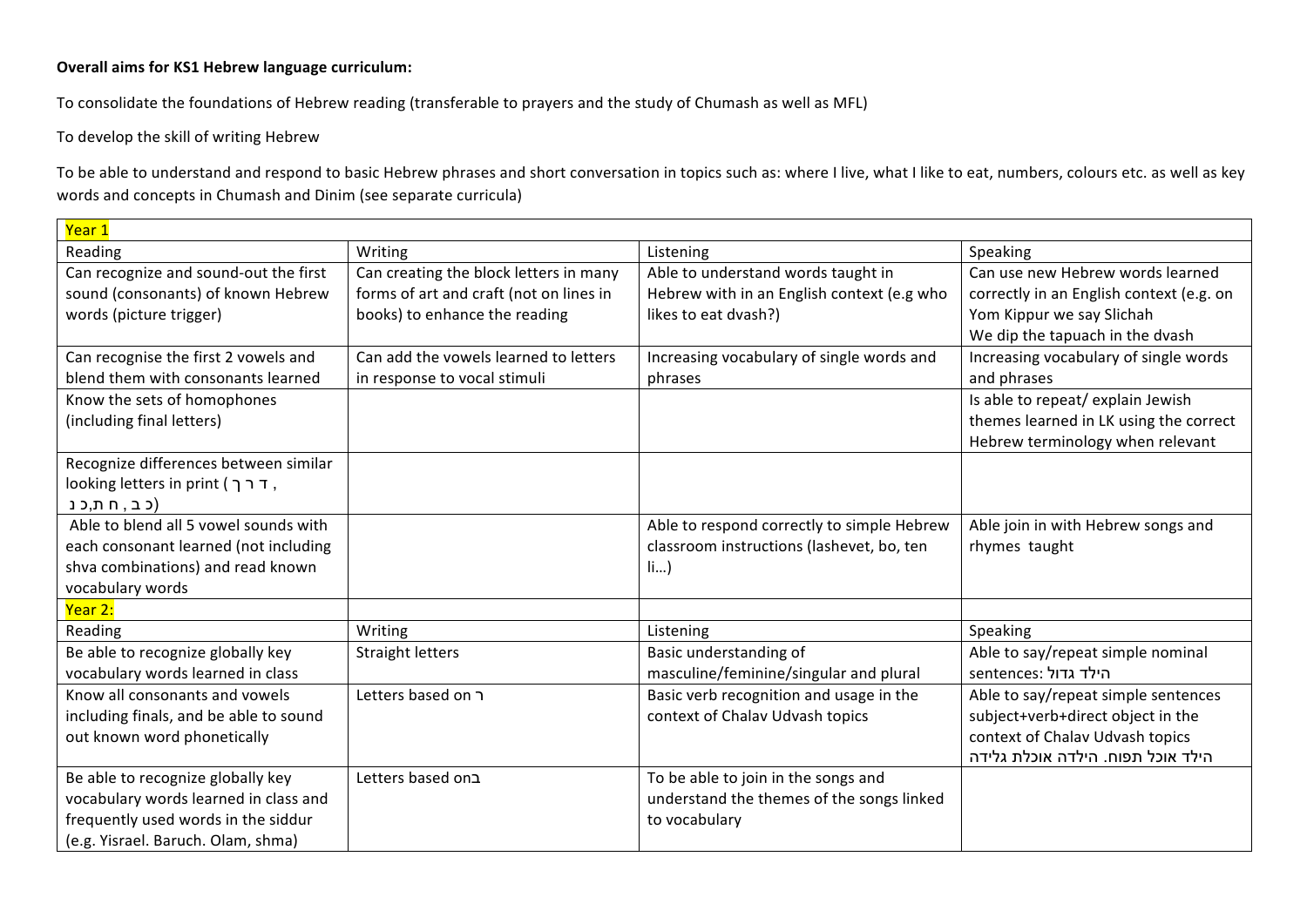| Be able to de- code un seen words with | Letters based on 5               |  |
|----------------------------------------|----------------------------------|--|
| simple blends as a tool for learning   |                                  |  |
| new words in context of the lesson     |                                  |  |
| Be able to read familiar sentences and | Letters based on O               |  |
| paragraphs such as Brachot and tfilot  |                                  |  |
| in the siddur or in the chumash        |                                  |  |
|                                        | Letters based on 'c'             |  |
|                                        | Letters ບບ                       |  |
|                                        | Writing phonetically known words |  |

## $\overline{Y2+3}$

| <b>Advanced skills in reading</b>                                                     |
|---------------------------------------------------------------------------------------|
| he end of the word Silent ה                                                           |
| Patach ganuv at the end of words                                                      |
| Breaking words which do not include shva na into syllables                            |
| Shva na at the beggining of a word                                                    |
| 2 shavim in the middle of the word                                                    |
| Yud vay at the end of a word                                                          |
| Read seen text (e.g. psukim in chumash, well known prayers) with accuracy and fluency |
| Read unseen words including all rules                                                 |
| Be able to separate between feminine suffix and plural suffixes and the main word     |
| Be able to separate between prefixes (ו, ה ב ל) and the main word                     |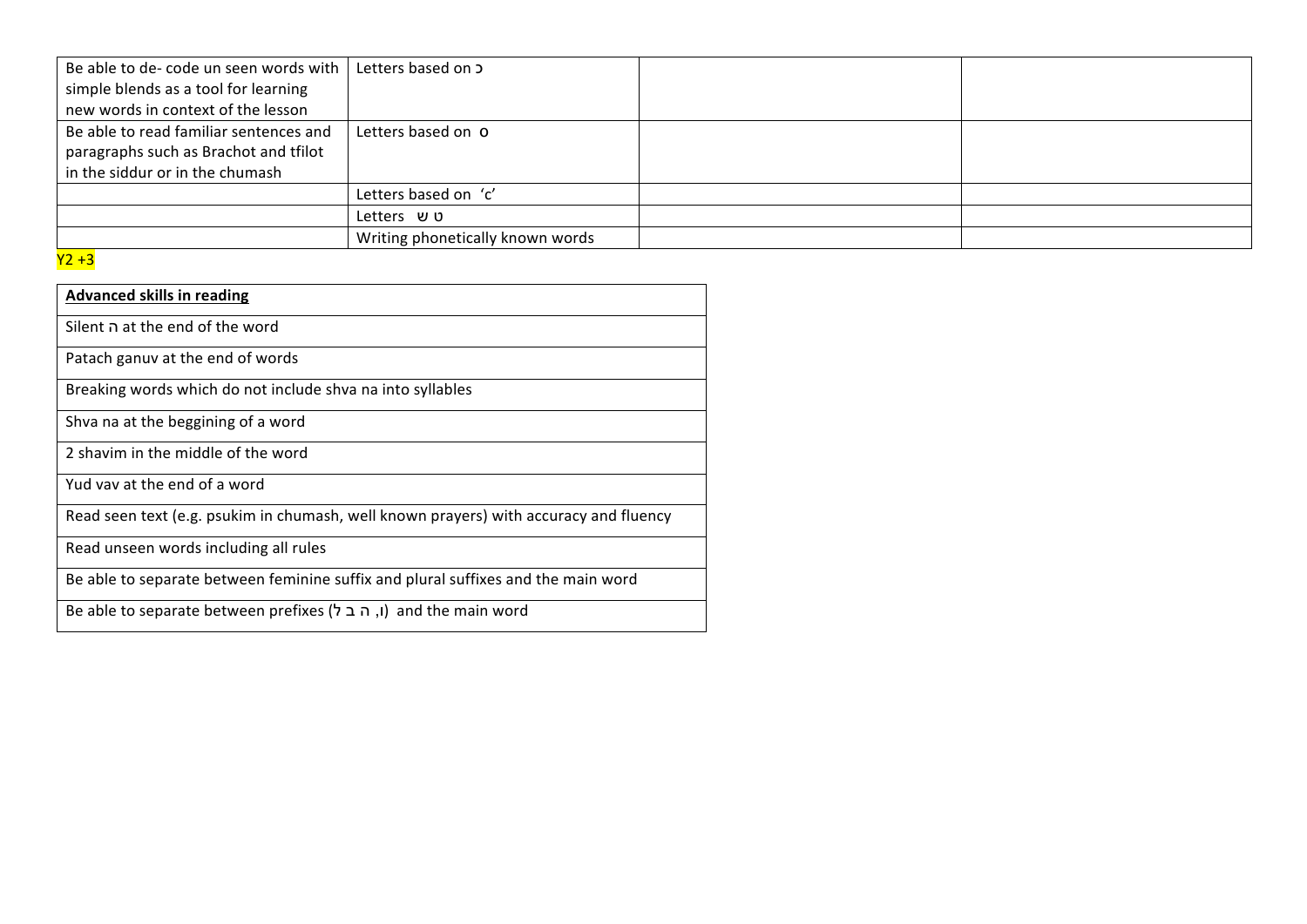The literacy curriculum is based on phonics.

This is the order in which the sounds are taught.

After every new sound is introduced, it practised in isolation, in words which are Hebrew English cognates (words that sound the same in both languages), and is also practised as a blend with the vowels previously learned.

|                                                                                                                                                  |                   | Other words that may be<br>used to illustrate first sound<br>and were mentioned either<br>in Reception or in the Dinim/<br>Parasha lessons | Script writing:                                                                   |
|--------------------------------------------------------------------------------------------------------------------------------------------------|-------------------|--------------------------------------------------------------------------------------------------------------------------------------------|-----------------------------------------------------------------------------------|
| Vowels: Ah and OH                                                                                                                                | $1, \circledcirc$ |                                                                                                                                            | The $\bigcap$ , $\bigcup$ , $\bigcup$ , $\bigcap$ , $\bigcap$<br>straight letters |
| consonants: Sh, R                                                                                                                                | ר ש               | <b>ר</b> אש, , <b>ר</b> ימון,<br><u>רבק</u> ה <b>ר</b> חל                                                                                  |                                                                                   |
| Blending the vowels and                                                                                                                          |                   |                                                                                                                                            | Letters based on resh $\overline{\phantom{a}}$ , $\overline{\phantom{a}}$         |
| consonants                                                                                                                                       |                   |                                                                                                                                            | $,\Box$ , $\Box$ , $\Box$ ,                                                       |
| Word: Shor= ox                                                                                                                                   | שור               | <b>שמש, ש</b> עון <b>ש</b> ופר <b>ש</b> נה<br><b>ש</b> מע (ראש השנה) <b>ש</b> לום<br><b>ש</b> הכל <b>ש</b> בת                              |                                                                                   |
| Homophone consonants: V<br>(vav and vet)                                                                                                         | ו ב               |                                                                                                                                            | Letters based on resh with $+$ a<br>bump<br>, 7, 1                                |
| $Vav = hook$                                                                                                                                     | $\mathbf{u}$      | <b>ו</b> רד <b>ו</b> ילון <b>ו</b> יאולה                                                                                                   |                                                                                   |
| Consonant D                                                                                                                                      | T.                |                                                                                                                                            | Letters based on chaf                                                             |
| Word: Dov= bear                                                                                                                                  | דב                | דבש <b>ד</b> גל                                                                                                                            | $\sqrt{a}$ , $\sqrt{a}$ , $\sqrt{a}$                                              |
| Consonant: ts regular and<br>final (and introducing the<br>idea that some Hebrew<br>consonants have 2<br>versions but are<br>pronounced the same | צ,ץ               |                                                                                                                                            | Letters based on chaf + $\sqrt{ }$<br>, 7, 9                                      |
| The word Tsav= tortoise                                                                                                                          | צב                | <b>ציפור עץ צ</b> דקה <b>ציצי</b> ת                                                                                                        |                                                                                   |
| Vowel: ee                                                                                                                                        | $\circ$           |                                                                                                                                            |                                                                                   |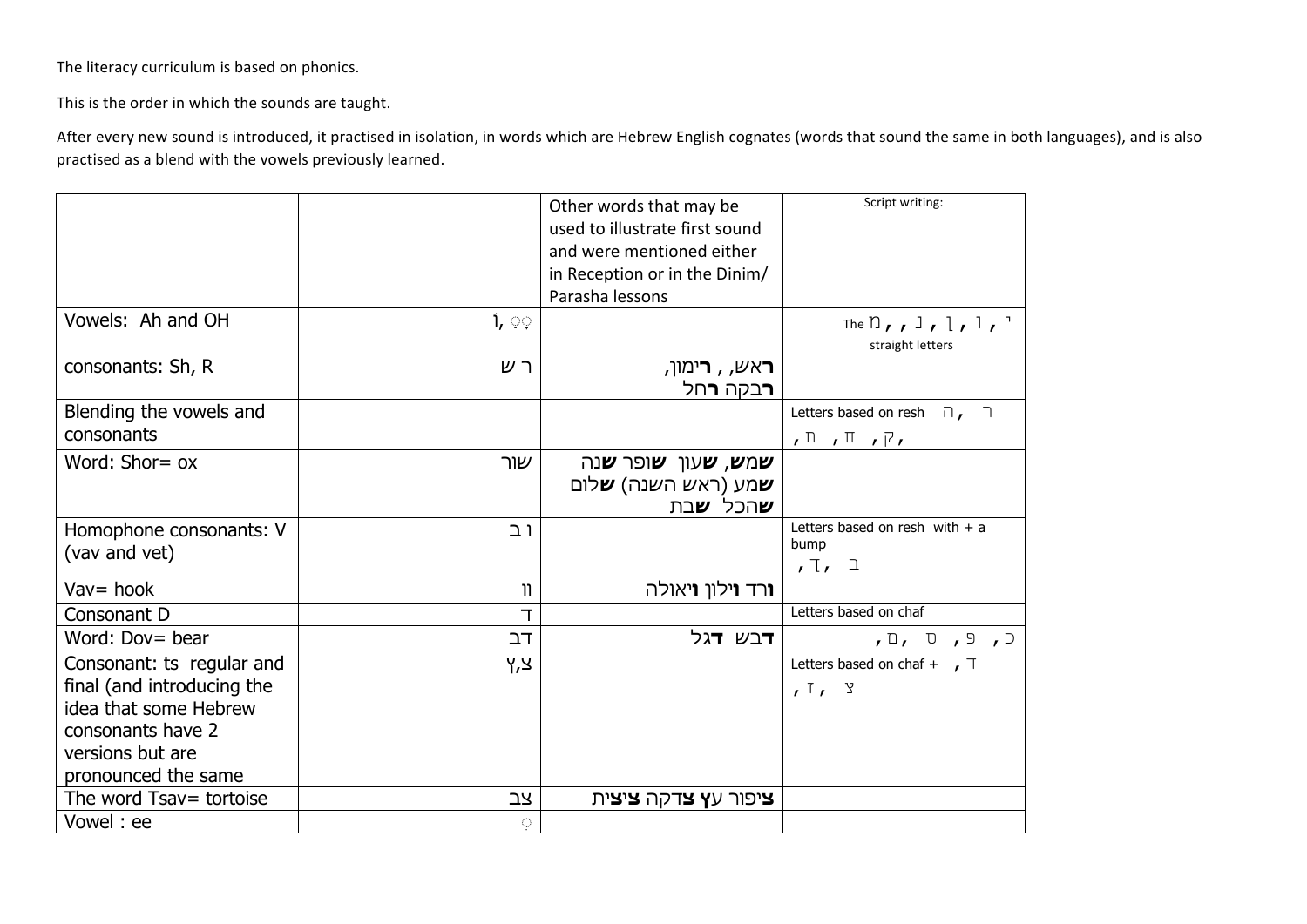| Consonant: M (regular and<br>final)    | מ,ם          | <b>מ</b> שפחה <b>מ</b> לך <b>מ</b> לכה <b>מים</b><br><b>מ</b> שה <b>מ</b> ה (טובו)<br>שלו <b>ם</b> ירושלי <b>ם</b> | $J, Y, P, T$ ל, ר                            |
|----------------------------------------|--------------|--------------------------------------------------------------------------------------------------------------------|----------------------------------------------|
| Word: Mits= juice                      | מיץ          |                                                                                                                    | Letters facing the 'wrong way' (like<br>a c) |
| Consonant: Y                           | $\mathbf{L}$ |                                                                                                                    | $,$ ג $,$                                    |
| Word: Yam= sea                         | ים           | <b>יד י</b> נשוף <b>י</b> רושלים <b>י</b> שראל                                                                     | Letters starting from the                    |
|                                        |              | <b>י</b> ום (כיפור) <b>ילד י</b> לדה                                                                               | bottom U                                     |
|                                        |              | יצחק <b>י</b> עקב                                                                                                  | $\sqrt{u}$                                   |
| Consonant: B                           | $\mathbf{D}$ |                                                                                                                    |                                              |
| Word: Bor= bit                         | בור          | <b>ב</b> רווז <b>ב</b> ית <b>ב</b> רוך <b>ב</b> ראשית                                                              |                                              |
| Consonant: S                           | D            |                                                                                                                    |                                              |
| Word: Sir- Pot                         | סיר          | <b>ס</b> וכה <b>ס</b> ליחה                                                                                         |                                              |
|                                        |              | <b>ס</b> ירה                                                                                                       |                                              |
| Vowels: u (00)                         | $\circ$ 1    |                                                                                                                    |                                              |
| Words: shum= garlic,                   | שום סוס      |                                                                                                                    |                                              |
| $sus = horse$                          |              |                                                                                                                    |                                              |
| Silent letter Aleph,                   | $\aleph$     | <b>א</b> בא <b>א</b> מא <b>א</b> תרוג אריה                                                                         |                                              |
| pronounced by the vowels               |              | <b>א</b> מן <b>א</b> דמה <b>א</b> תה את אני                                                                        |                                              |
| learned so far                         |              | <b>אף א</b> ברהם <b>א</b> דום                                                                                      |                                              |
| Consonant: G                           | λ<br>גג      | <b>ג</b> מל <b>ג</b> לידה (גדול)                                                                                   |                                              |
| Word: gag= roof<br>Consonant L         | っ            |                                                                                                                    |                                              |
| Word: lul= play pen/                   | לול          | <b>ל</b> ולב <b>ל</b> ב להדליק                                                                                     |                                              |
| chicken coop                           |              | <b>ל</b> כה (דודי) לבן                                                                                             |                                              |
| Homophone consonants: T                | ט,ת          | <b>ת</b> ורה <b>ת</b> פוח תות                                                                                      |                                              |
| (tet taf)                              |              | טלית טווס טוב                                                                                                      |                                              |
| Consonant: H                           | ה            |                                                                                                                    |                                              |
| Word Har= montain                      | הר           | הבדלה, הגדה , ה' הידיעה                                                                                            |                                              |
|                                        |              | (ה' אדמה, העץ)- הזדמנות<br>לאזכור ה הידיעה באופן כללי                                                              |                                              |
| Homophone consonants:<br>(kaf and Kuf) | כּ, ק        |                                                                                                                    |                                              |
| <b>Vowel Eh</b>                        | ਼            |                                                                                                                    |                                              |
| Word: kos= cup                         | כוס          | <b>כלב כדור כ</b> חול                                                                                              |                                              |
|                                        |              | <b>קשת ק</b> וף                                                                                                    |                                              |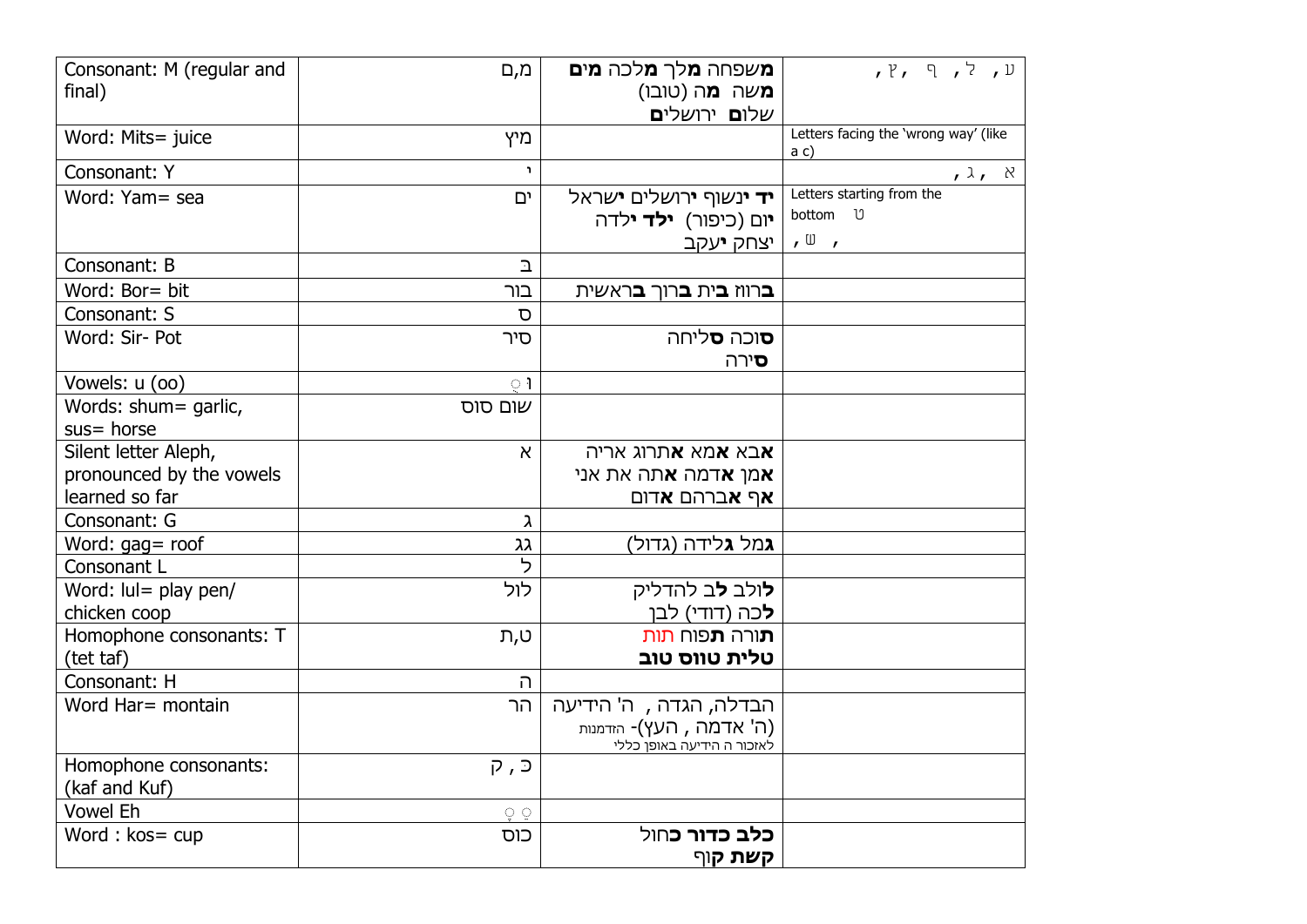| Silent letter Ayin            | ע            |                           |  |
|-------------------------------|--------------|---------------------------|--|
| Word: etz= tree               | YV           | <b>ע</b> יניים עפיפון     |  |
| Consonant: N (regular and     | נ,ך          |                           |  |
| final)                        |              |                           |  |
| Word: ner= candle             | נר           | נ∩ נס נעל                 |  |
| Consonants: ch (chet, chaf    | ח, כ, ך      |                           |  |
| and final chaf)               |              |                           |  |
| Word: chut=string             | חוט          | חלה, חנוכה, חמש, חומש     |  |
| Consonants: F (regular and    | פ,ף          | פאלאפל                    |  |
| final)                        |              |                           |  |
| Words: kof= monkey,,          | קוף, חץ, תות |                           |  |
| chetz= $arrow,$ tut=          |              |                           |  |
| strawberry                    |              |                           |  |
| Consonant: Z                  | $\mathbf{r}$ | זברה, זית,זקן, זרוע (גוף  |  |
|                               |              | ובצלחת הסדר), זכור(ושמור) |  |
| Word: Zer= bouquet            | זך           |                           |  |
| Consonant: P                  | פ            |                           |  |
| Words: pil= elephant,         | פיל, קן      | פרפר, פלפל, פרה, פיצה,    |  |
| Ken= nest                     |              | פֵה פֹּה                  |  |
| One syllable word revision    |              |                           |  |
| Year 2                        |              |                           |  |
| Silent letter Heyh at the     |              | בבקשה, סליחה, שנה         |  |
| end of a word                 |              | טובה ומתוקה, כיתה, חלה    |  |
| Silent letter Ayin at the     |              | כובע, ארבע, שבע, תשע      |  |
| end of a word                 |              |                           |  |
| Silent letter Alef at the end |              | רופא, אבא, אמא, סבא,      |  |
| of the word                   |              | סבתא,                     |  |
| Different representations     |              |                           |  |
| of the same vowel sounds      |              |                           |  |
| (revision) including          |              |                           |  |
| chatafim                      |              |                           |  |
| Vocabulary revision and       |              |                           |  |
| reading practice of seen      |              |                           |  |
| and unseen words              |              |                           |  |